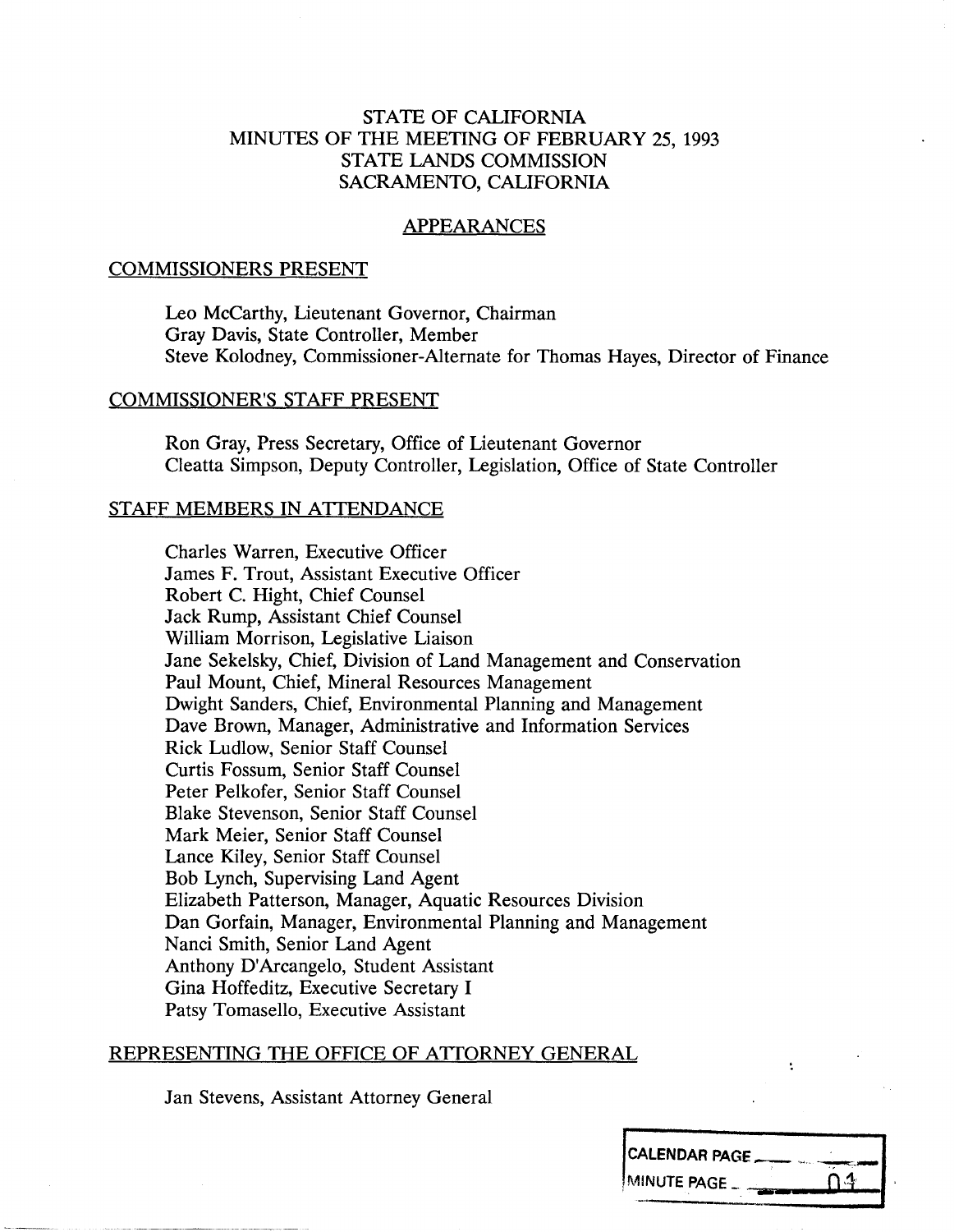# PUBLIC IN ATTENDANCE REGARDING THE FOLLOWING CALENDAR ITEMS:

Calendar Item 39

James A. Caldwell Executive Director COLAB

Jan Byth Producing Manager Mobil Oil

| <b>CALENDAR PAGE</b> |
|----------------------|
| <b>MINUTE PAGE</b>   |

 $\mu_{\rm c}$  and  $\mu_{\rm c}$  .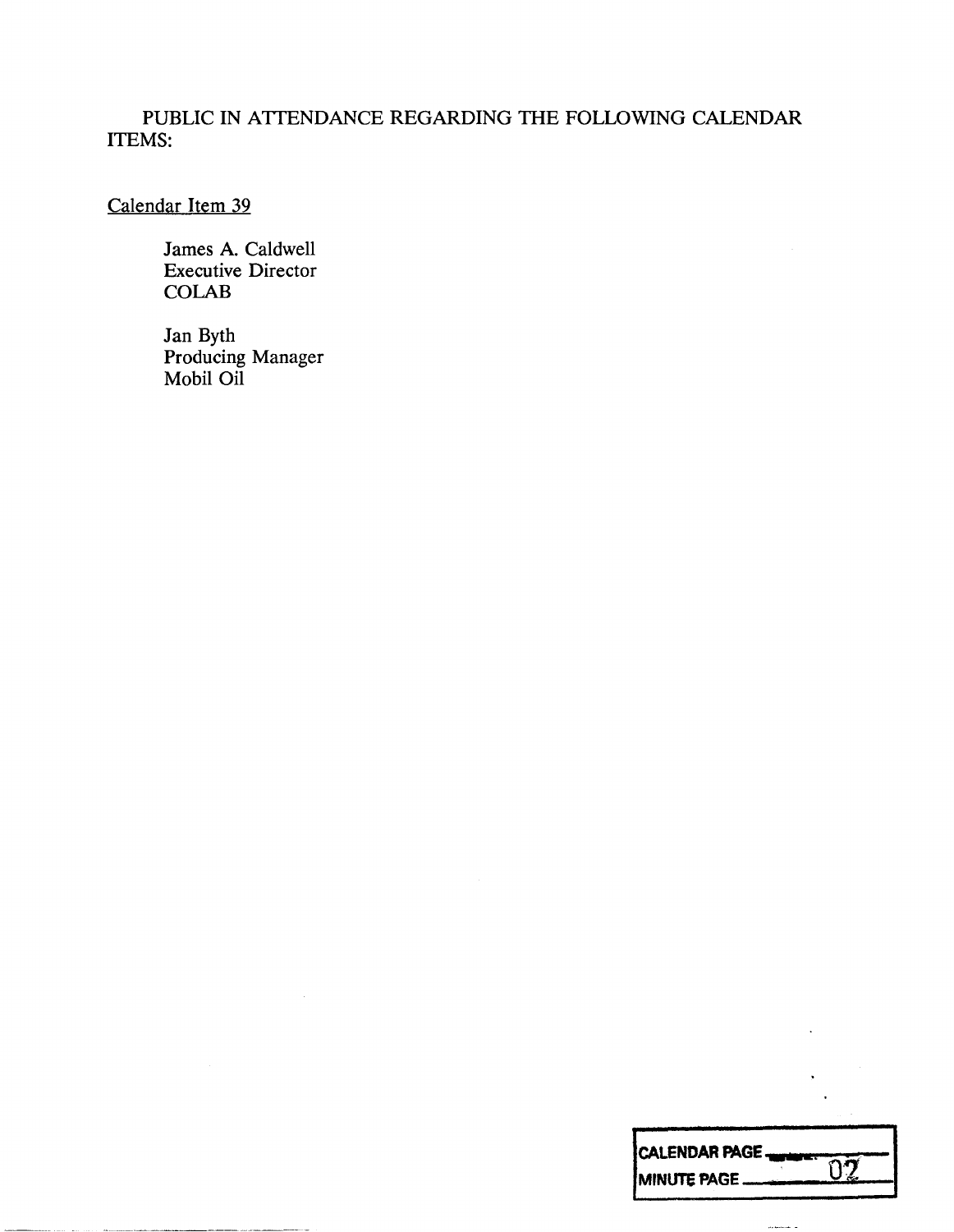# MINUTES OF THE STATE LANDS COMMISSION MEETING OF FEBRUARY 25, 1993

The regular meeting of the State Lands Commission was called to order by Chairman Leo Mccarthy at 1:45 p.m. in Room 127 of the State Capitol, Sacramento, California.

The minutes of the meeting of December 17, 1992, were approved as presented.